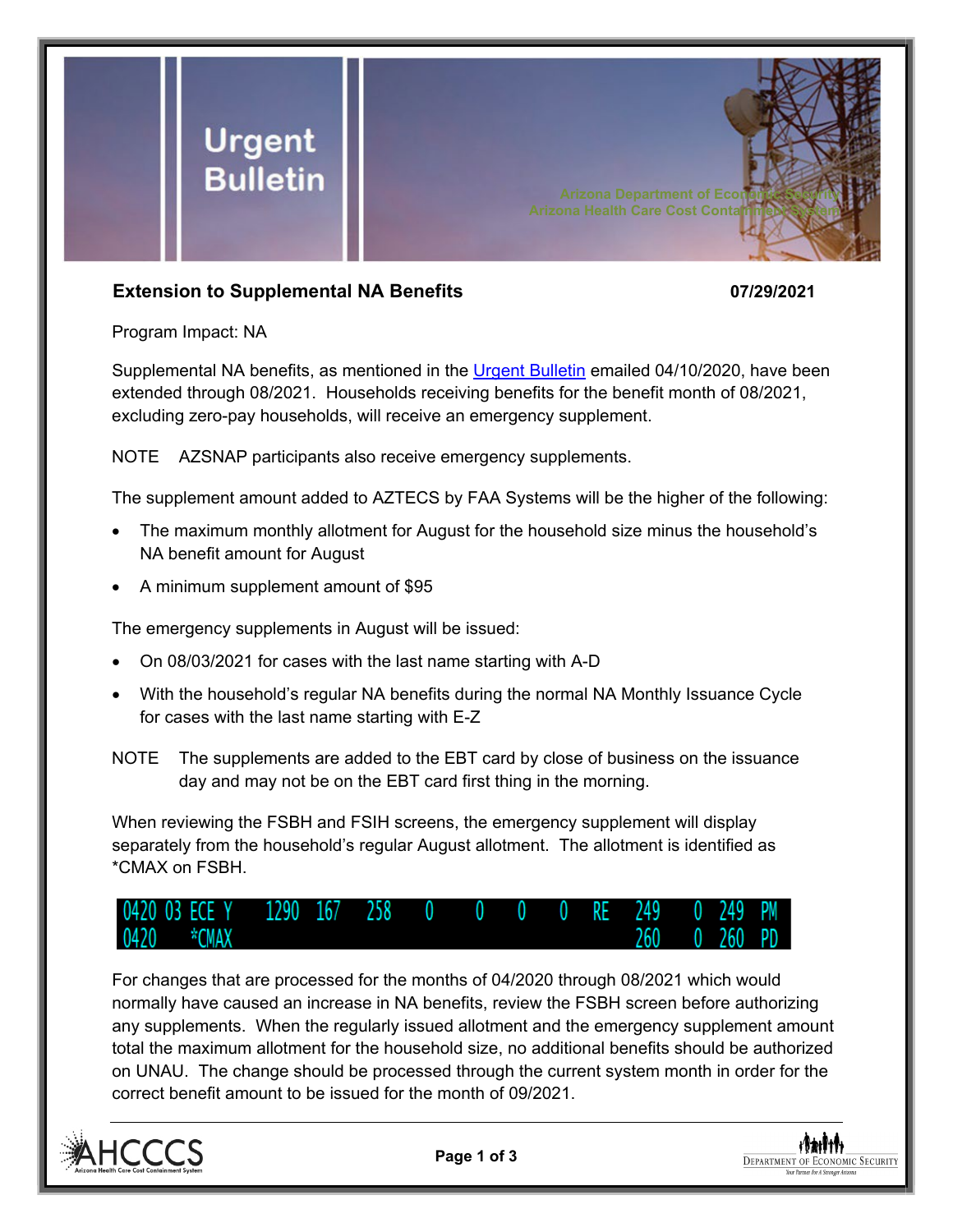

For changes that are processed for the months of 04/2020 through 08/2021 which would normally have caused a decrease in NA benefits, the worker must process the change in the current system month in order for the correct benefit amount to be issued for the month of 09/2021. The household must be mailed a Notice of Adverse Action (NOAA) for 09/2021. For changes that result in ineligibility for NA, timely action must be taken to close the case allowing for NOAA.

FAA Systems completes a 'catch-up' job each month going back four months to issue any NA emergency allotment (EA) benefits that may not have been issued. The most common scenarios for issuance during this 'catch-up' job are:

- Cases that are reopened after EA issuance
- Cases with older application dates that are processed after EA issuance

Do not create emergency supplements providing maximum monthly NA allotments for benefit months 04/2021 through 08/2021.

For examples on processing reported changes and supplements on UNAU, see the [Urgent Bulletin](https://dbmefaapolicy.azdes.gov/FAA5/baggage/Urgent%20Bulletin%20(04-15-2020)%20-%20Reported%20Changes%20and%20Supplements%20on%20UNAU.pdf) emailed on 04/15/2020 and the [Urgent Bulletin](https://dbmefaapolicy.azdes.gov/Archived_Policy/baggage/Urgent%20Bulletin%20(07-27-2021)%20-%20EA%20$95%20Minimum%20Clarification.pdf) emailed on 07/27/2021 being aware of the following:

- The process was extended through the benefit month of 08/2021.
- The emergency supplements must be elevated through Region Management unless the change occurred during the 'catch-up' job duration which goes back four months (04/2021 through 08/2021).
- The allotment amount may be higher than the maximum NA allotment effective the benefit month of 04/2021; therefore, do not send an overpayment referral when the NA benefits for the household exceeds the maximum NA allotment due to the \$95 minimum supplement.
- For benefit month 01/2021 and ongoing, use the Thrifty Food Plan at [FAA6.J10](https://dbmefaapolicy.azdes.gov/?#page/FAA6%2F6.J_Standards_Fees_and_Amounts.10.33.html%23) in the CNAP Manual to identify the maximum NA allotment amount.



**DEPARTMENT OF ECONOMIC SECURITY**